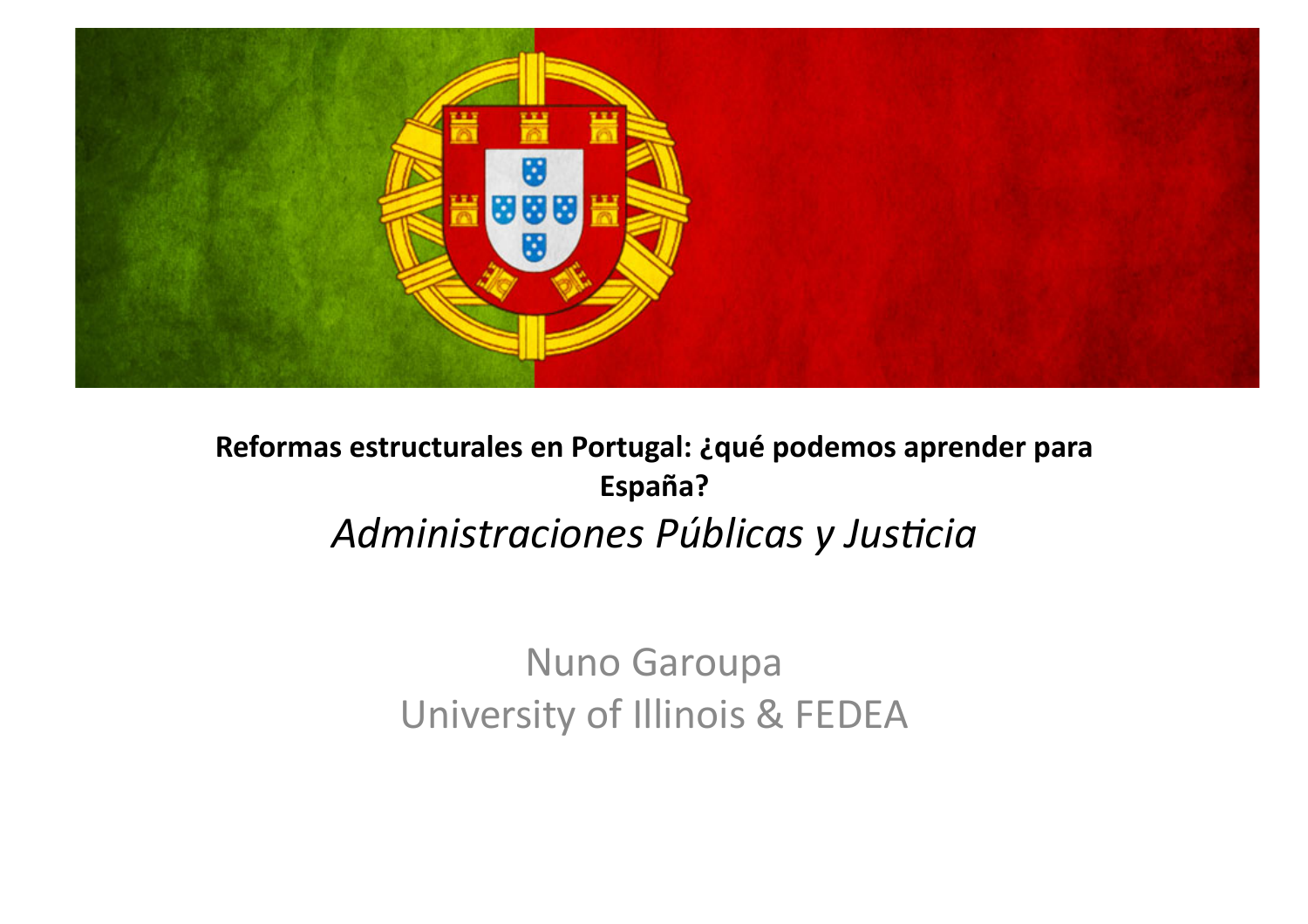



- Streamlining the Public Sector
- Enhancing Competitiveness through Structural Reforms!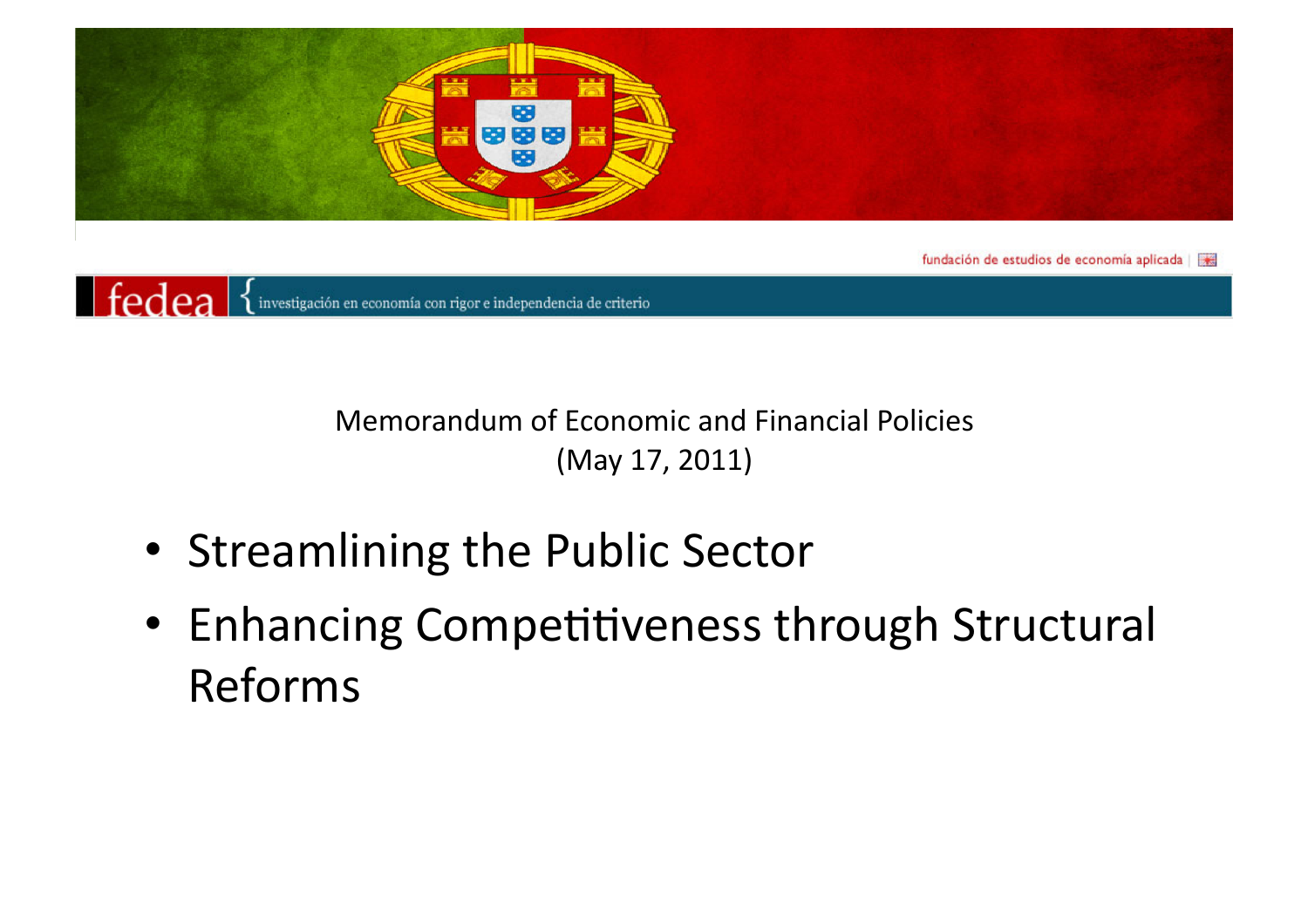



- Streamlining the Public Sector
	- Restructuring program of public administration (June 2012)
	- Control of creation of new public or quasi-public entities (July 2012)
	- Reorganization of local government, reducing the 308 municipalities and 4259 parishes (July 2012)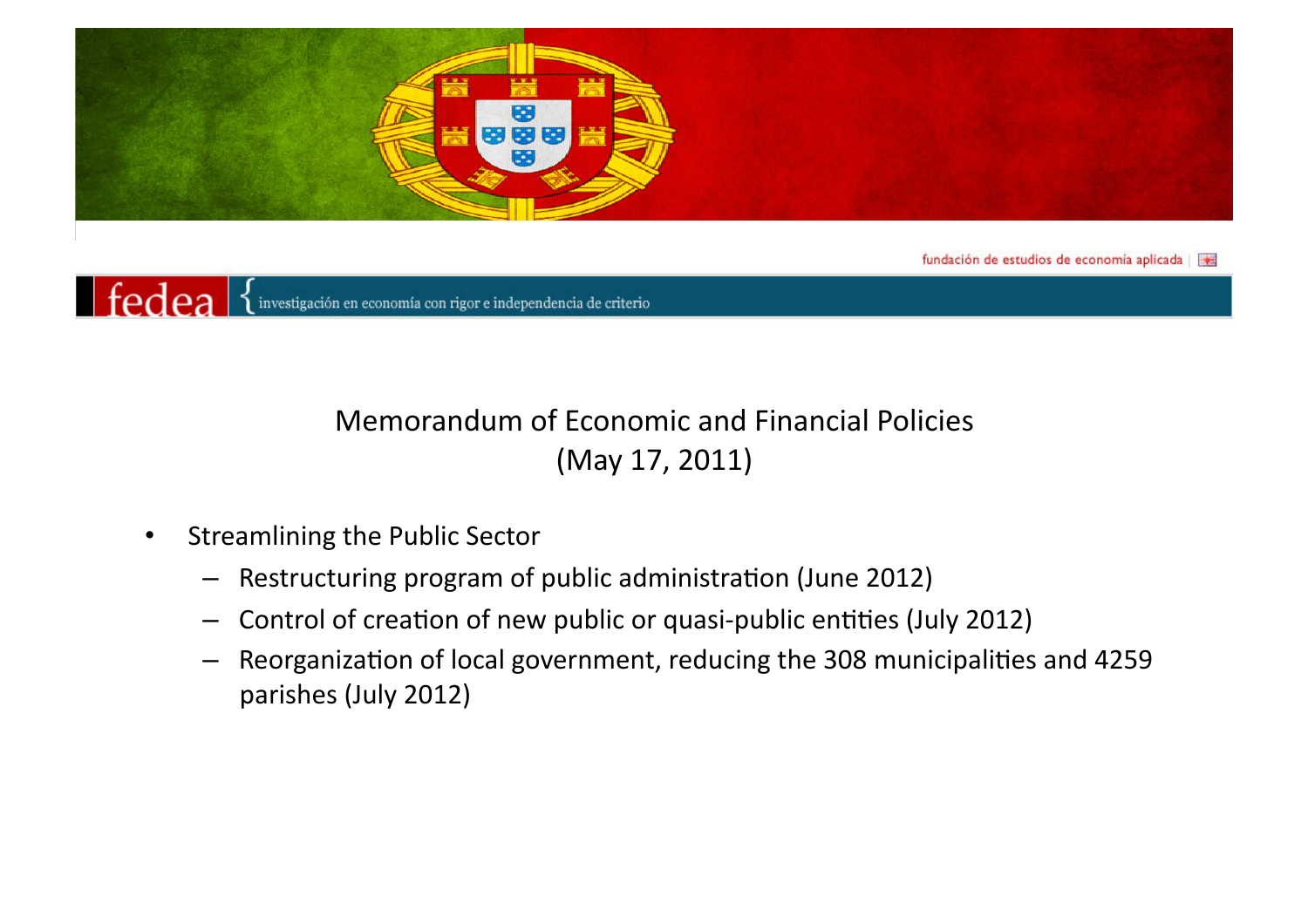



- Structural Reforms: More Competition
	- $-$  Foster competition in the non-tradable sector; elimination of golden shares (July 2011, DONE)
	- Reregulation of certain sectors to eliminate the scope for rent-seeking behavior (March 2012)
	- Reduce the number if regulated professions (March 2012)
	- $-$  New competition law (March 2012)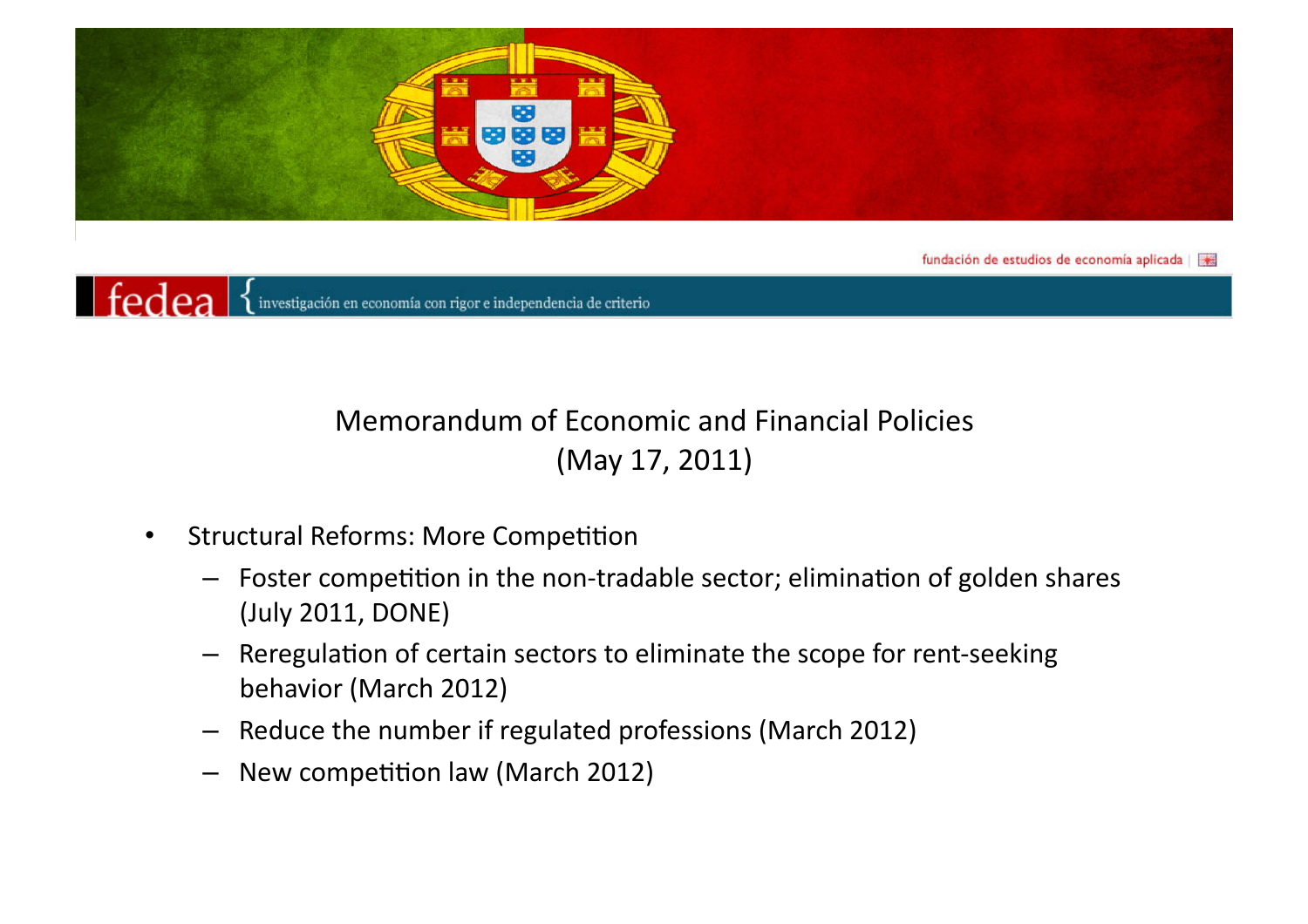



- Structural Reforms: Judicial Reforms
	- New judicial district map (December 2012)
	- Eliminate court backlogs (June 2013)
	- New civil procedure regime (December 2011)
	- New sustainable and transparent budget (December 2011)
	- New law of alternative dispute resolution mechanisms (September 2011)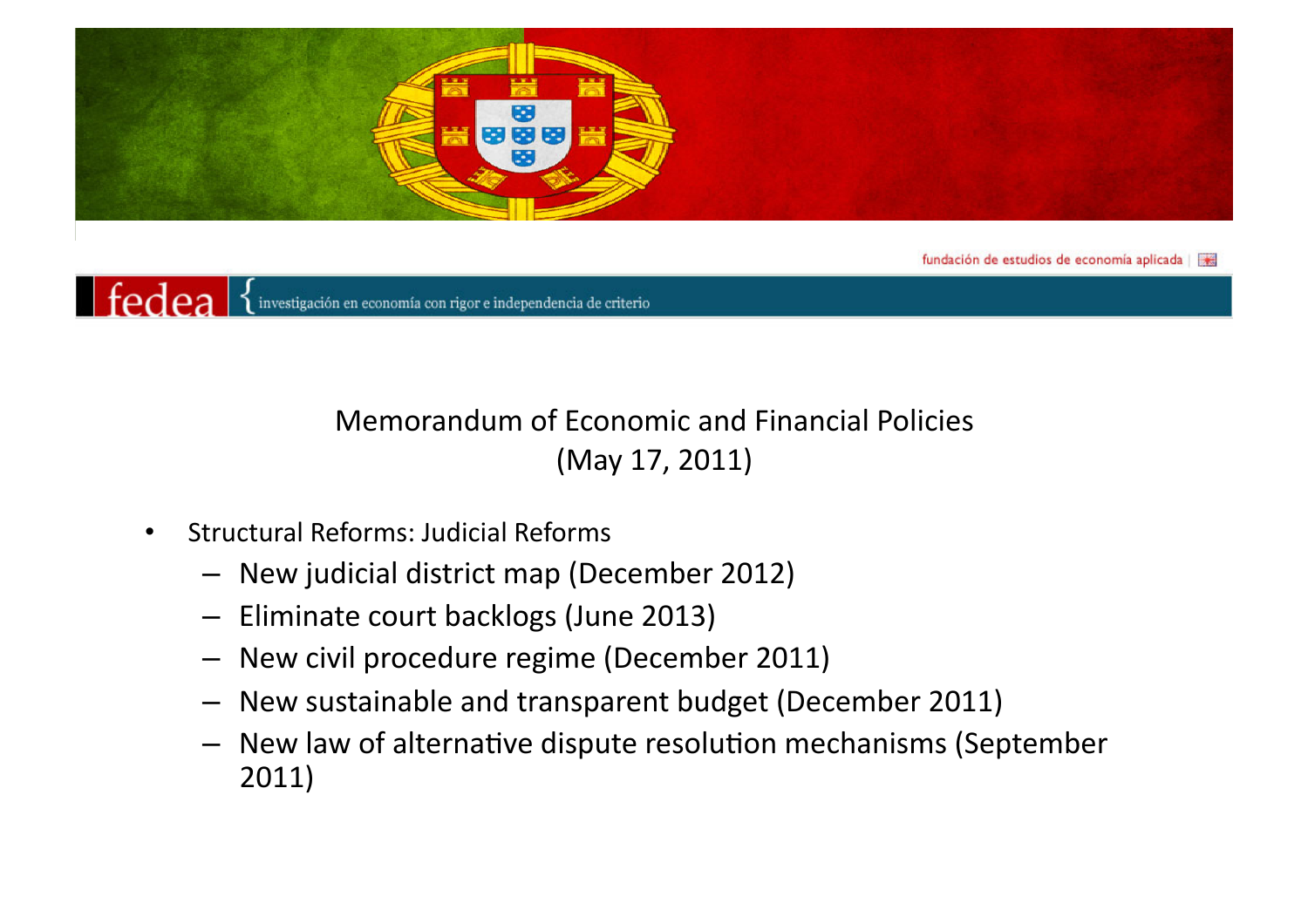



Memorandum of Economic and Financial Policies – First Update (September 1, 2011)

- Some delays
- Some changes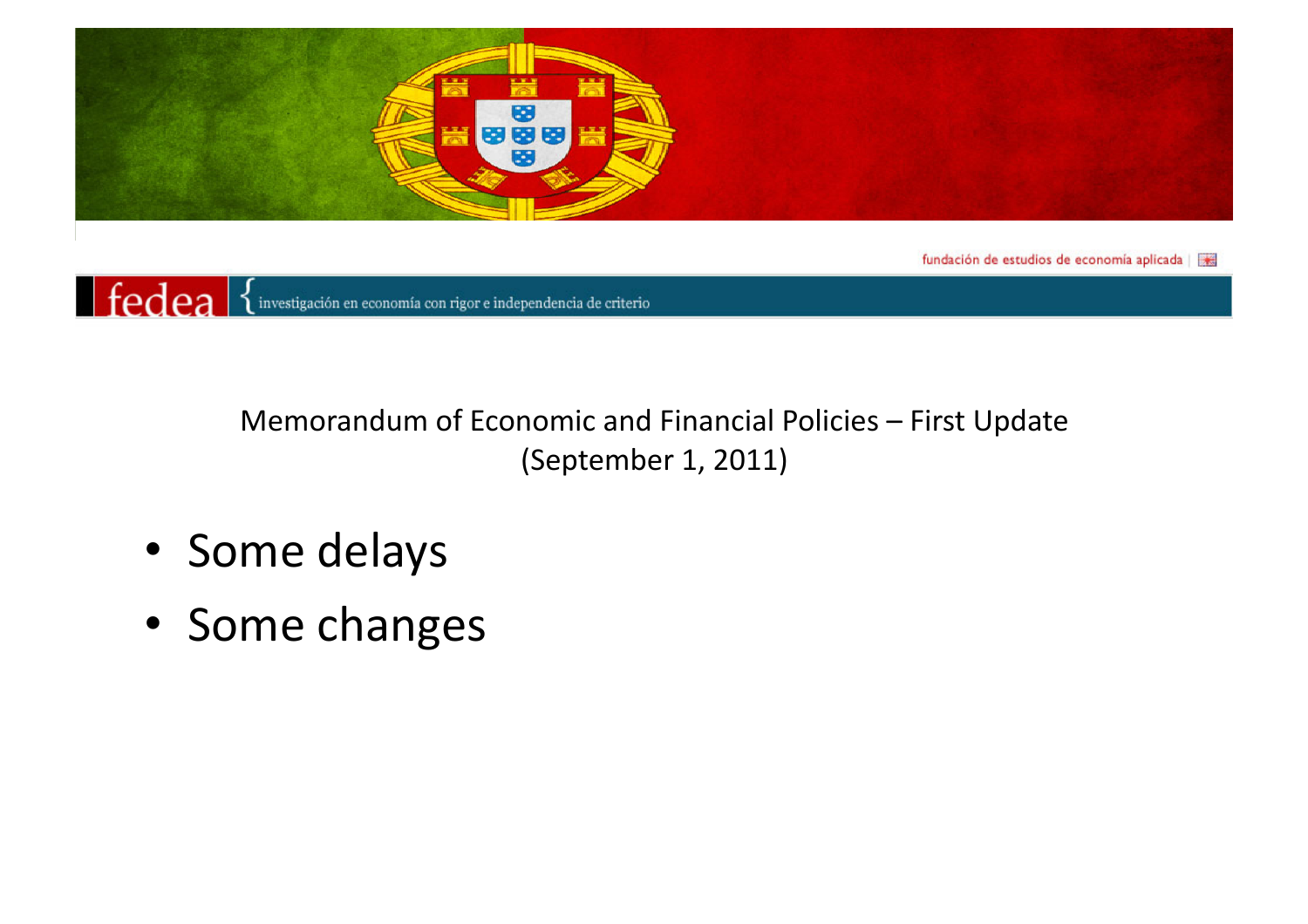



## Memorandum of Economic and Financial Policies - First Update (September 1, 2011)

- Streamlining the Public Sector
	- Reduction of 15% senior positions in the central administration (October 2011, DONE)
	- $-$  New law of local administration (December 2011)
	- Reorganization of local government, reducing the 308 municipalities and 4259 parishes: delayed, abandoned?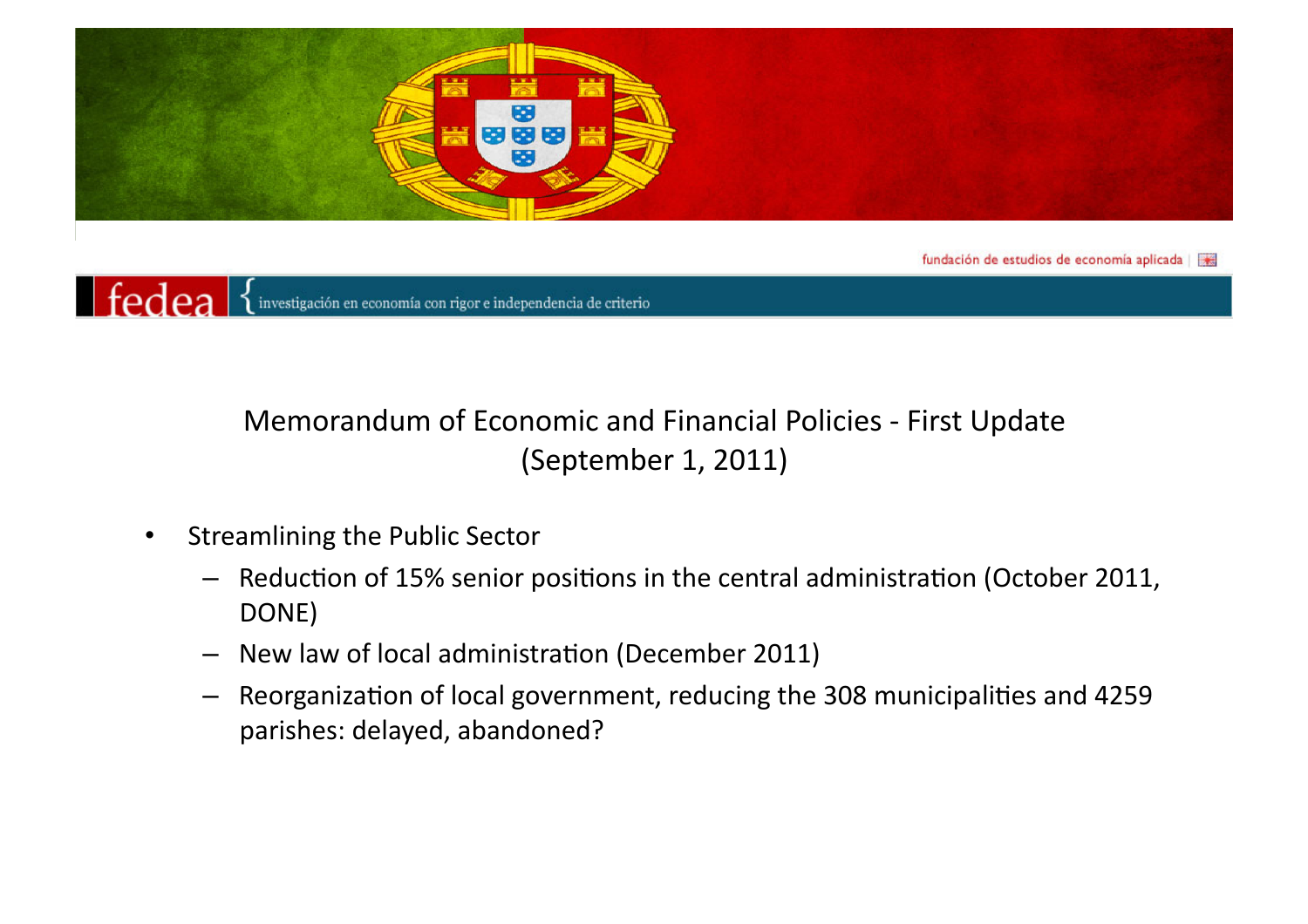



Memorandum of Economic and Financial - First Update (September 1, 2011)

- Structural Reforms: More Competition
	- $-$  A draft of new competition law making it autonomous of administrative law and harmonizing with EU (should be effective April 2012).
	- Review of regulatory authorities to enhance independence and accountability (report by March 2012; effective by June 2012)